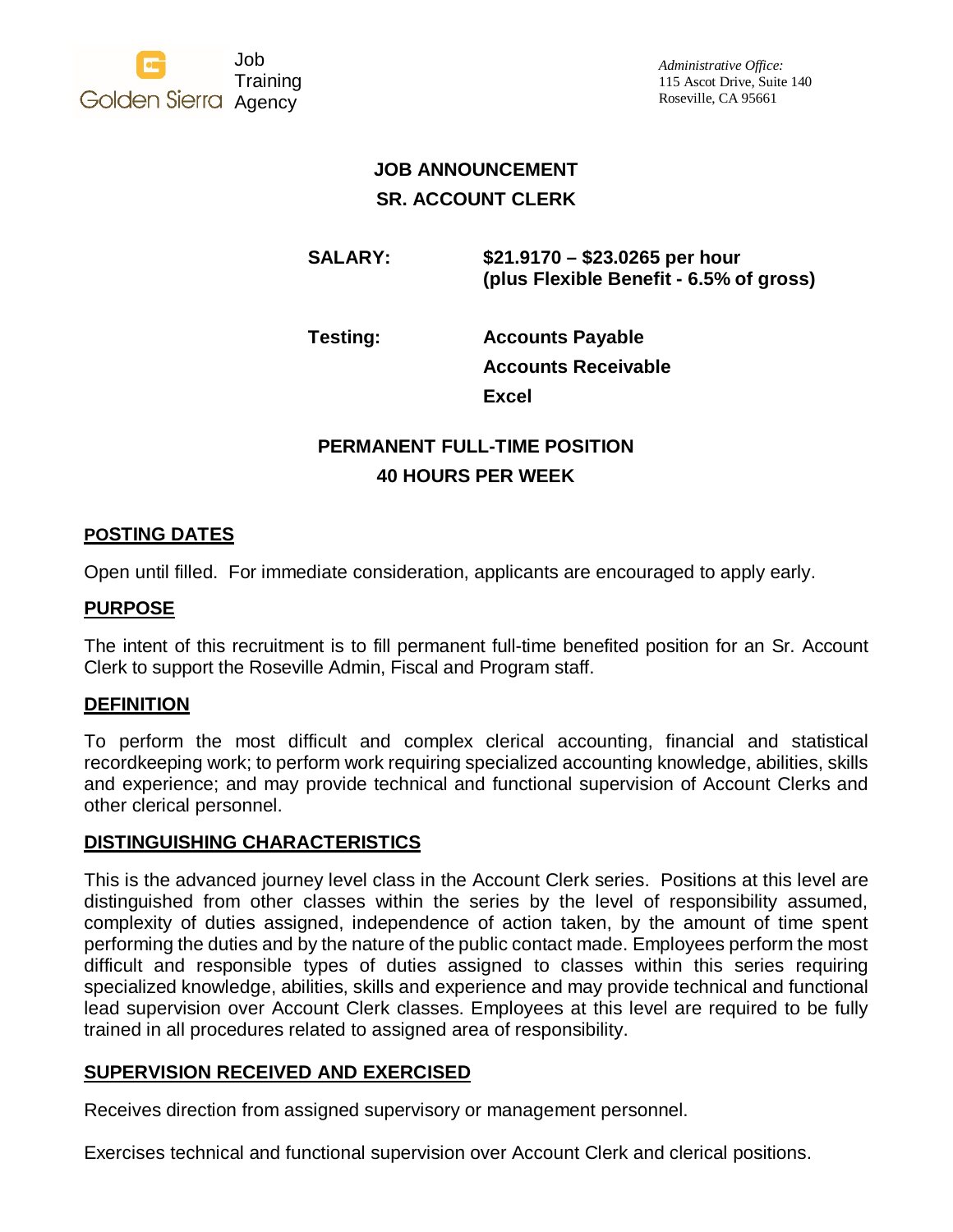### **EXAMPLES OF ESSENTIAL DUTIES – Duties may include, but are not limited to, the following:**

Perform and/or supervise the maintenance of journals and subsidiary ledgers, general ledgers, tax billing, accounts receivable and payable and similar accounting records, requiring specialized technical, functional or programmatic knowledge.

Personally perform the most technical, complex clerical recordkeeping transactions and may supervise other personnel providing supporting bookkeeping or recordkeeping work. Prepare and maintain computerized financial spreadsheets on a personal computer for ledgers, trusts and statistical records; prepare reports from spreadsheets summarizing information and financial records.

Assist in the interpretation of County, State and Federal regulations concerning financial and statistical transactions and reports; prepare financial and statistical reports for submission to State and Federal agencies.

Prepare periodic statements and analyses of statistical and financial records related to area of assignment.

Conduct accounting and statistical studies and compute cost and revenue estimates. Classify and post expenditures, revenues, or authorizations to the appropriate budgetary or ledger accounts; maintain records of postings; and reconcile to financial reports.

Keep ledger accounts and collection accounts, balance accounts; review, identify and correct irregularities.

Receive financial or statistical documents; screen for accuracy and adherence to legal and procedural requirements; carry out proper steps to ensure or authorize payments; deliver documents, post to records, check and balance totals.

Make computations and changes to financial and statistical data, apply standard formulas or predetermined guides; assemble financial and statistical data from a variety of sources and prepare or assist in preparing financial and statistical reports.

Contact other governmental agencies, private agencies and County employees to obtain information for and clarify financial or statistical records and transactions.

Prepare complex financial or statistical reports and summaries independently; recommend improvements in financial recordkeeping procedures and systems. Prepare budget estimates; prepare trial balances, recapitulations, balance sheets and complex statistical and financial reports.

Meet with the public to obtain data, interpret information and answer questions; prepare correspondence to answer questions, request information or provide explanations.

Build and maintain positive working relationships with co-workers, other County employees and the public using principles of good customer service.

Perform related duties as assigned.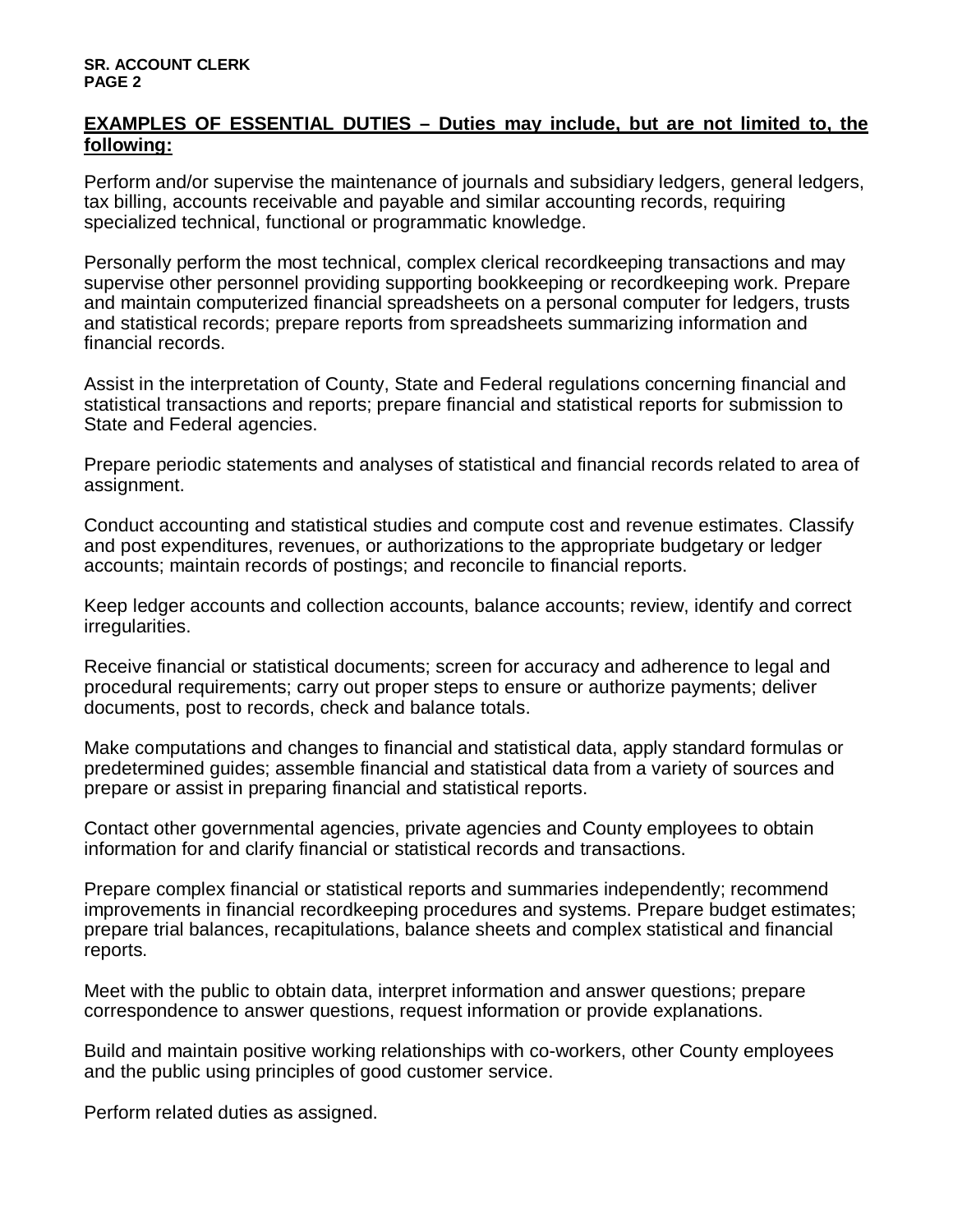#### **SR. ACCOUNT CLERK PAGE 3**

### **MINIMUM QUALIFICATIONS**

#### Knowledge of:

Principles and practices of bookkeeping and statistical recordkeeping.

Common word processing and spreadsheet software used on a personal computer.

Modern office practices and procedures.

Arithmetic calculations related to statistical recordkeeping.

Laws, ordinances, rules and regulations affecting accounting and assigned areas of responsibility within Golden Sierra Job Training Agency & WIA.

Principles and techniques of supervision and training.

#### Ability to:

On a continuous basis, sit at desk and/or stand at counter for long periods of time.

Intermittently twist and reach office equipment; write and use keyboard to communicate through written means; run errands; lift light weight.

Intermittently, review documents related to Department operations; observe, identify and problemsolve office operations and procedures; understand, interpret and explain Department policies and procedures; explain operations and problem solve office issues for the public and with staff.

Plan, assign, review and coordinate the work of others.

Perform complex and varied statistical and financial recordkeeping, requiring specialized technical, functional or programmatic knowledge.

Prepare complex financial reports and statements in accordance with predetermined requirements.

Operate a 10-key adding machine by touch.

Review financial or statistical documents; screen for accuracy and adherence to legal and procedural requirements; carry out proper steps to ensure or authorize payments and delivery, post to records, check and balance totals.

Apply accounting, financial and statistical recordkeeping principles to the maintenance of statistical, accounting, financial and payroll transactions.

Establish and maintain effective working relationships with those contacted in the course of work.

Work with various cultural and ethnic groups in a tactful and effective manner.

Communicate clearly and concisely, both orally and in writing.

#### Experience and Training

Any combination of experience and training that would provide the required knowledge and abilities is qualifying. A typical way to obtain the required knowledge and abilities would be: